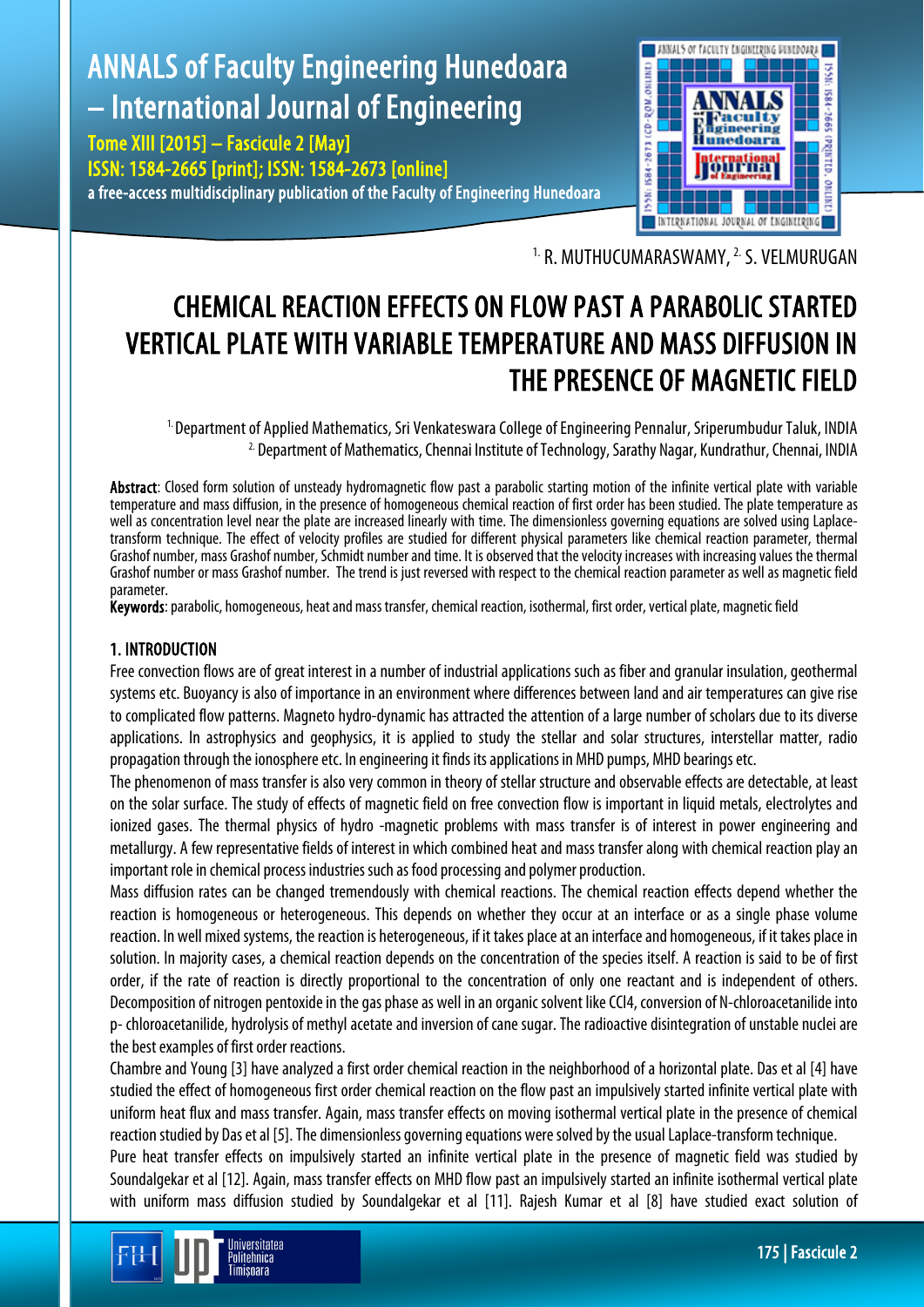hydromagnetic flow on moving vertical surface with prescribed uniform heat flux. The effect of viscous dissipation on Darcy free convection flow over a vertical plate with an exponential temperature was analyzed by Magyari and Rees [6]. The combined effects of heat and mass transfer along a vertical plate in the presence of a transverse magnetic field were studied by Ramesh Babu, and Shankar [10]. Rajput & Kumar [9] studied the magnetic field effects on flow past an impulsively started vertical plate with variable temperature and mass diffusion. Recently, Muthucumarswamy et al [7] studied MHD effects on accelerated isothermal vertical plate with uniform mass diffusion using Laplace transform method.

Agrawal et al [1] studied free convection due to thermal and mass diffusion in laminar flow of an accelerated infinite vertical plate in the presence of magnetic filed. Agrawal et al [2] further extended the problem of unsteady free convective flow and mass diffusion of an electrically conducting elasto-viscous fluid past a parabolic starting motion of the infinite vertical plate with transverse magnetic plate. The governing equations are tackled using Laplace transform technique.

In this paper, an investigation is carried out to study the effects of on flow past an infinite vertical plate subjected to parabolic motion with variable temperature and variable mass diffusion, in the presence of applied transverse magnetic field and chemical reaction of first order. The dimensionless governing equations are solved using the Laplace-transform technique. The solutions are derived in terms of exponential and complementary error functions.

#### 2. MATHEMATICAL ANALYSIS

In this problem, we consider the unsteady hydromagnetic flow of a viscous incompressible fluid past an infinite vertical plate with variable temperature and mass diffusion, in the presence of chemical reaction of first order and applied transverse magnetic field. The  $x'$ -axis is taken along the plate in the vertically upward direction and the y-axis is taken normal to the plate. At time  $t' \le 0$ , the plate and fluid are at the same temperature  $I_{\infty}$  and concentration  $C_{\infty}$ . At time t'>0, the plate is started with a velocity  $u = u_0 t'^2$  in its own plane against gravitational field. The plate temperature as well as concentartion near the plate are raised linearly with time. A chemically reactive species which transforms according to a simple reaction involving the conecntration is emitted from the plate and diffuses into the fluid. The plate is also subjected to a uniform magnetic field of strength  $B_0$  is assumed to be applied normal to the plate. The reaction is assumed to take place entirely in the stream. Then under usual Boussinesq's approximation for unsteady parabolic starting motion is governed by the following equations:

$$
\frac{\partial u}{\partial t'} = g\beta (T - T_{\infty}) + g\beta^*(C' - C_{\infty}) + v\frac{\partial^2 u}{\partial y^2} - \frac{\sigma B_0^2}{\rho}u\tag{1}
$$

$$
\rho C_p \frac{\partial T}{\partial t'} = k \frac{\partial^2 T}{\partial y^2}
$$
 (2)

$$
\frac{\partial C'}{\partial t'} = D \frac{\partial^2 C'}{\partial y^2} - k_1 (C' - C'_{\infty})
$$
\n(3)

With the following initial and boundary conditions:

$$
u=0, \qquad T=T_{\infty}, \quad C'=C_{\infty} \qquad \text{for all } y, t' \le 0
$$
\n
$$
t'>0: u = u_0. t'^2, \quad T=T_{\infty} + (T_W - T_{\infty})At', \quad C'=C_{\infty}' + (C_W' - C_{\infty}')At' \quad \text{at } y=0
$$
\n
$$
u \to 0 \qquad T \to T_{\infty}, \quad C' \to C_{\infty} \quad \text{as } y \to \infty
$$
\n(4)

where  $2\sqrt{3}$  $\overline{0}$ L  $\mathsf{I}$  $\setminus$ ſ  $A = \left| \frac{u_0}{v} \right|$  .

On introducing the following non-dimensional quantities:

 $\overline{\phantom{a}}$  $\overline{\phantom{a}}$ J

 $\setminus$ 

$$
U = u \left(\frac{u_0}{v^2}\right)^{\frac{1}{3}}, \quad t = \left(\frac{u_0^2}{v}\right)^{\frac{1}{3}} t^*, \quad Y = y \left(\frac{u_0}{v^2}\right)^{\frac{1}{3}}, \quad \theta = \frac{T - T_{\infty}}{T_w - T_{\infty}}, \quad C = \frac{C' - C'_{\infty}}{C'_{\infty} - C'_{\infty}}
$$
\n
$$
Gr = \frac{g\beta(T_w - T_{\infty})}{(vu_0)^{\frac{1}{3}}}, \quad G = \frac{g\beta(C'_w - C'_{\infty})}{(vu_0)^{\frac{1}{3}}}, \quad K = K_1 \left(\frac{v}{u_0^2}\right)^{\frac{1}{3}}, \quad Pr = \frac{\mu C_p}{k}, \quad Sc = \frac{\nu}{D}
$$
\n
$$
M = \frac{\sigma B_0^2}{\rho} \left(\frac{v}{u_0^2}\right)^{\frac{1}{3}} \tag{5}
$$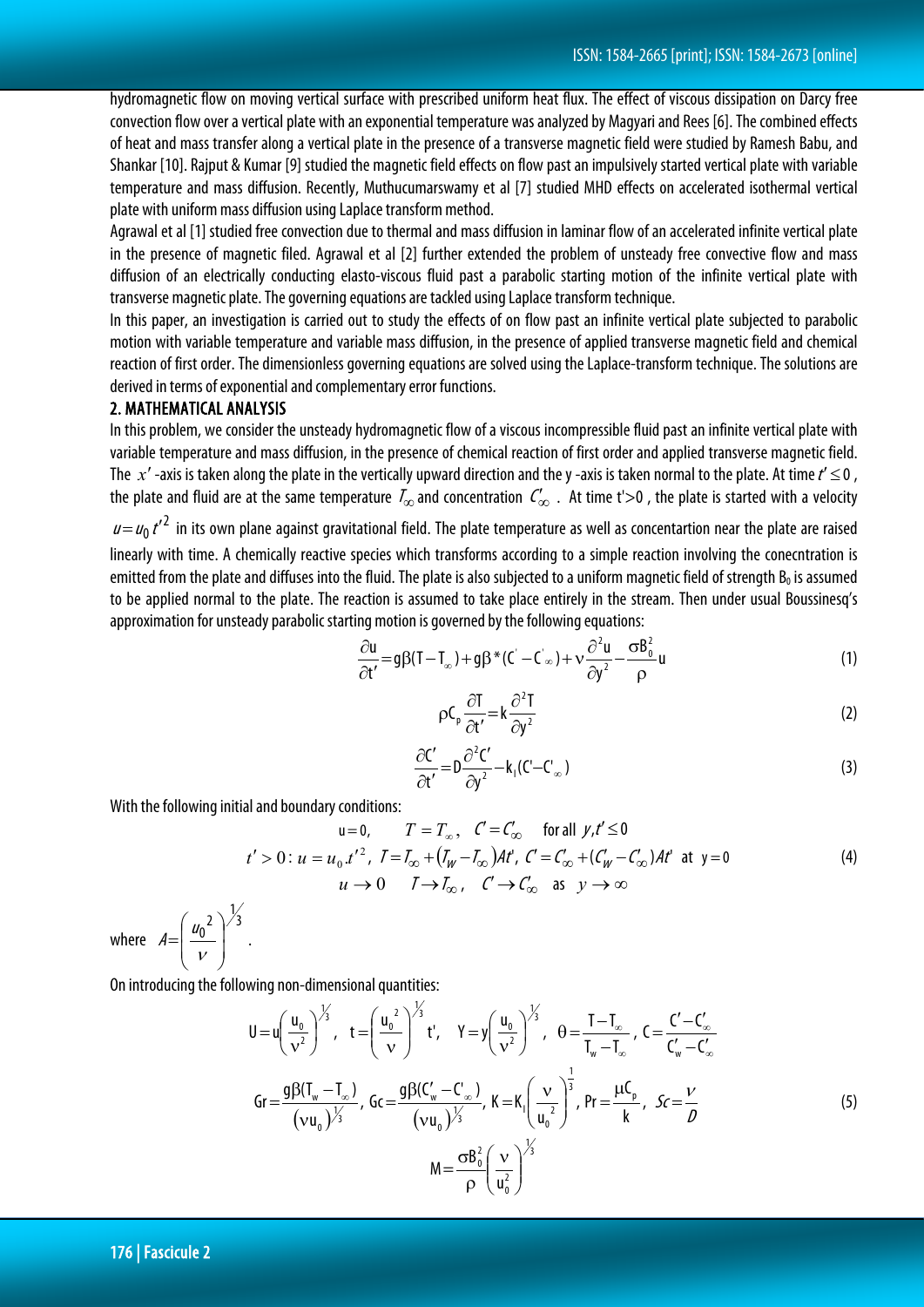The equations (1) to (3) reduces to the following dimensionless form:

$$
\frac{\partial U}{\partial t} = Gr\theta + GcC + \frac{\partial^2 U}{\partial Y^2} - MU \tag{6}
$$

$$
\frac{\partial \Theta}{\partial t} = \frac{1}{\Pr} \frac{\partial^2 \Theta}{\partial Y^2}
$$
 (7)

$$
\frac{\partial C}{\partial t} = \frac{1}{5c} \frac{\partial^2 C}{\partial Y^2} - KC \tag{8}
$$

The corresponding initial and boundary conditions in non-dimensionless form are as follows:

$$
U=0\,,\quad \theta=0\,,\quad \ \mathcal{C}=0\quad \ \, \text{for all}\;\;Y,t\leq0
$$

$$
t>0: U=t2, \quad \theta=t, \quad \zeta=t \quad \text{at} \quad Y=0
$$
  

$$
U\rightarrow 0, \quad \theta\rightarrow 0, \quad \zeta\rightarrow 0 \quad \text{as} \quad Y\rightarrow \infty
$$
 (9)

The dimensionless governing equations (6) to (8) and the corresponding initial and boundary conditions (9) are solved by the usual Laplace-transform technique and the solutions are derived as follows:

$$
\theta = t \left[ \left( 1 + 2\eta^2 Pr \right) erfc(\eta \sqrt{Pr}) - \frac{2\eta \sqrt{Pr}}{\sqrt{\pi}} exp(-\eta^2 Pr) \right]
$$
\n
$$
C = \frac{t}{2} \left[ exp\left( 2\eta \sqrt{ScKt} \right) erfc\left( \eta \sqrt{Sc} + \sqrt{Kt} \right) + exp\left( -2\eta \sqrt{ScKt} \right) erfc\left( \eta \sqrt{Sc} - \sqrt{Kt} \right) \right]
$$
\n(10)

$$
-\frac{\eta\sqrt{5c}\sqrt{t}}{2\sqrt{K}}\left[\exp\left(-2\eta\sqrt{5cKt}\right)\left[\exp\left(\eta\sqrt{5c}-\sqrt{Kt}\right)-\exp\left(-2\eta\sqrt{5cKt}\right)\right]\right]
$$
\n(11)

$$
U = \left[\frac{(\eta^2 + Mt(1+2ac+2bd)) + 2M(c+d)}{2M}\right] \left[\exp\left(2\eta\sqrt{Mt}\right) \text{erfc}\left(\eta + \sqrt{Mt}\right) + \exp\left(-2\eta\sqrt{Mt}\right) \text{erfc}\left(\eta - \sqrt{Mt}\right)\right]
$$

$$
+ \left[\frac{\eta\sqrt{t}\left(1-4M(t+ac+bd)\right)}{4M^{3/2}}\right] \left[\exp\left(-2\eta\sqrt{Mt}\right) \text{erfc}\left(\eta - \sqrt{Mt}\right) - \exp\left(2\eta\sqrt{Mt}\right) \text{erfc}\left(\eta + \sqrt{Mt}\right)\right]
$$

$$
-\frac{\eta t}{M\sqrt{\pi}}\exp(-(\eta^2+Mt)) - 2\text{erfc}(\eta\sqrt{Pr}) - 2\text{arfc}(\eta\sqrt{Pr}) - 2\text{erfc}(\eta\sqrt{Pr}) - \frac{2\eta\sqrt{Pr}}{\sqrt{\pi}}\exp(-\eta^2 Pr)\n+ c\exp(\text{ar})\left[\exp(2\eta\sqrt{(M+a)t})\text{erfc}(\eta + \sqrt{(M+a)t}) + \exp(-2\eta\sqrt{(M+a)t})\text{erfc}(\eta - \sqrt{(M+a)t})\right]\n- \text{d} \exp(\text{bt})\left[\exp(2\eta\sqrt{(M+b)t})\text{erfc}(\eta + \sqrt{(M+b)t}) + \exp(-2\eta\sqrt{(M+b)t})\text{erfc}(\eta - \sqrt{(M+b)t})\right]\n+ c\exp(\text{at})\left[\exp(2\eta\sqrt{Pr}\text{at})\text{erfc}(\eta\sqrt{Pr} + \sqrt{at}) + \exp(-2\eta\sqrt{Pr}\text{at})\text{erfc}(\eta\sqrt{Pr} - \sqrt{at})\right]\n+ \text{d} \exp(\text{bt})\left[\exp(2\eta\sqrt{5c(K+b)t})\text{erfc}(\eta\sqrt{5c} + \sqrt{(K+b)t}) + \exp(-2\eta\sqrt{5c(K+b)t})\text{erfc}(\eta\sqrt{5c} - \sqrt{(K+b)t})\right]\n- (1+b)t)\left[\exp(2\eta\sqrt{5cKt})\text{erfc}(\eta\sqrt{5c} + \sqrt{Kt}) + \exp(-2\eta\sqrt{5cKt})\text{erfc}(\eta\sqrt{5c} - \sqrt{Kt})\right]\n+ \frac{bd\eta\sqrt{5c}\sqrt{t}}{\sqrt{K}}\left[\exp(-2\eta\sqrt{5cKt})\text{erfc}(\eta\sqrt{5c} - \sqrt{Kt}) - \exp(2\eta\sqrt{5cKt})\text{erfc}(\eta\sqrt{5c} + \sqrt{Kt})\right]\n+ \frac{bd\eta\sqrt{5c}\sqrt{t}}{\sqrt{K}}\left[\exp(-2\eta\sqrt{5cKt})\text{erfc}(\eta\sqrt{5c} - \sqrt{Kt}) - \exp(2\eta\sqrt{5cKt})\text{erfc}(\eta\sqrt{5c} + \sqrt{Kt})\right]\n+ \frac{d\eta\sqrt{5c}\sqrt{t}}{\sqrt{K}}\left[\exp(-2\eta\sqrt{5cKt})\text{erfc}(\eta\sqrt{5c}
$$

where, a  $Pr-1$ '

## 3. RESULTS AND DISCUSSION

In order to get physical understanding of the problem numerical computations are carried out for different physical parameters K(chemical reaction parameter), M (Magnetic field parameter), Pr (Prandtl number), Gr (Thermal Grashof parameter), Gc (Mass Grashof parameter), Sc (Schmidt number) and t(time) upon the nature of the flow and transport. The value of the Schmidt number Sc is taken to be 0.6 which corresponds to water-vapor. Also, the values of Prandtl number Pr are chosen such that they represent water (Pr  $=$  7.0). The numerical values of the velocity are computed for different physical parameters like chemical reaction parameter, magnetic field parameter, Prandtl number, thermal Grashof number, mass Grashof number, Schmidt number and time.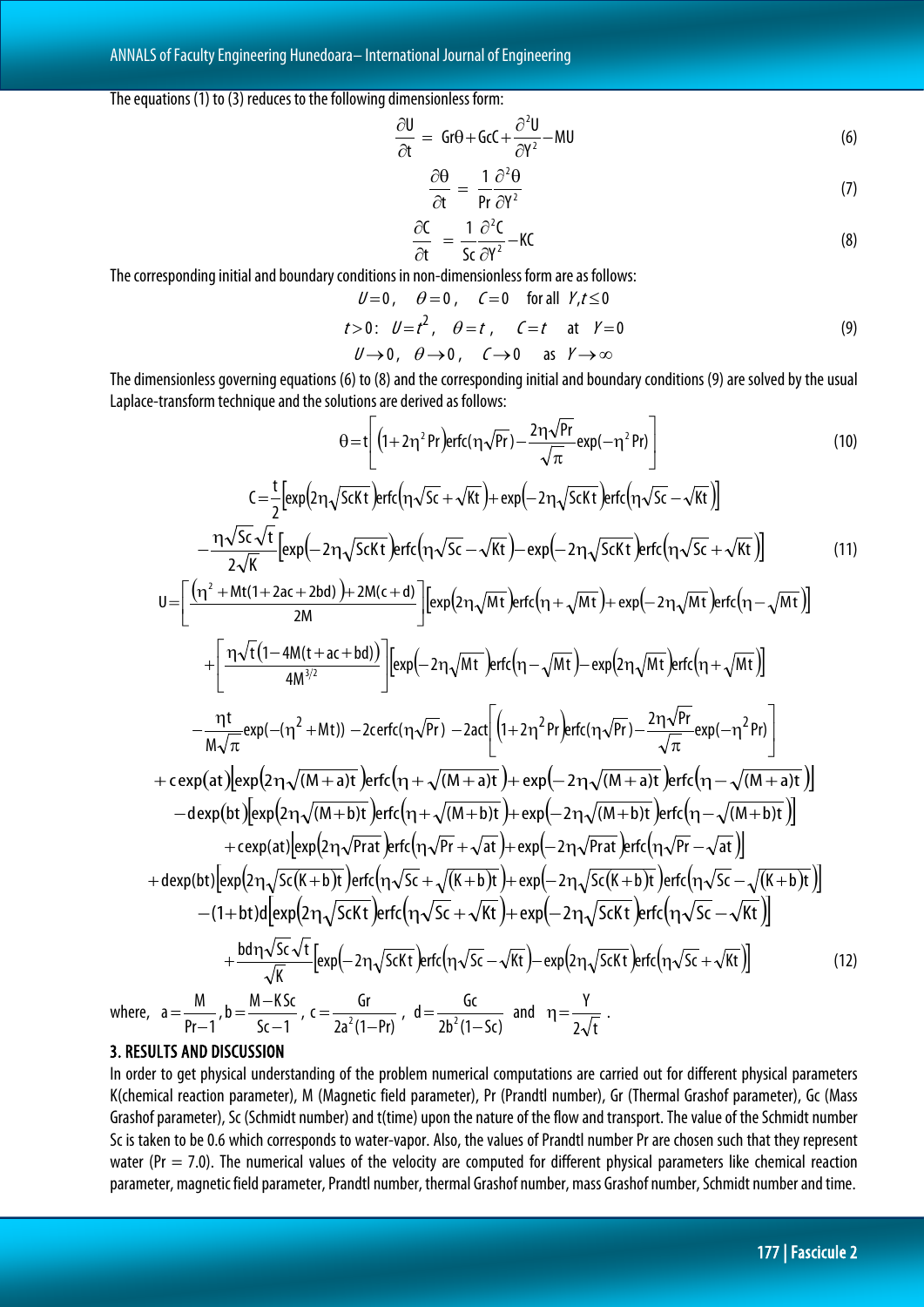Figure 1 represents the effect of the concentration profiles for different values of the chemical reaction parameter (K=0.2, 2, 5, 10) at t=0.4. The effect of chemical reaction parameter is important in concentration field. The profiles have the common feature that the concentration decreases in a monotone fashion from the surface to a zero value far away in the free stream. It is observed that the concentration increases with decreasing chemical reaction parameter.



The velocity profiles for different values of the chemical reaction parameter (K=2, 5, 10), Gr=5, Gc=40, Pr=7, M=2 and t=0.4 are shown in Figure 2. It is observed that the velocity increases with decreasing chemical reaction parameter.

Figure 3 demonstrates the effect of velocity for different values of the magnetic field parameter ( $M=1.2$ , 1.8, 2), Gr=5, Gc=40,  $Pr=7$ , K $=4$  and t $=0.4$ . It was observed that the velocity increases with decreasing values of the magnetic field parameter. This agrees with the expectations, since the magnetic field exerts a retarding force on the free convective flow.



The velocity profiles for different values of the time  $(t=0.2, 0.4, 0.6, 0.8)$ , Gr=5, Gc=40, K=4 and M=4 are presented in figure 4. The trend shows that the velocity increases with incrasing values of the time t. The effect of velocity profiles for different values of the Schmidt number (Sc=0.16, 0.3, 0.6), Gr=5, Gc=40, Pr=7, M=4 and t=0.4 are shown in figure 5. It is observed that the velocity increases with decrasing values of the Schmidt number.